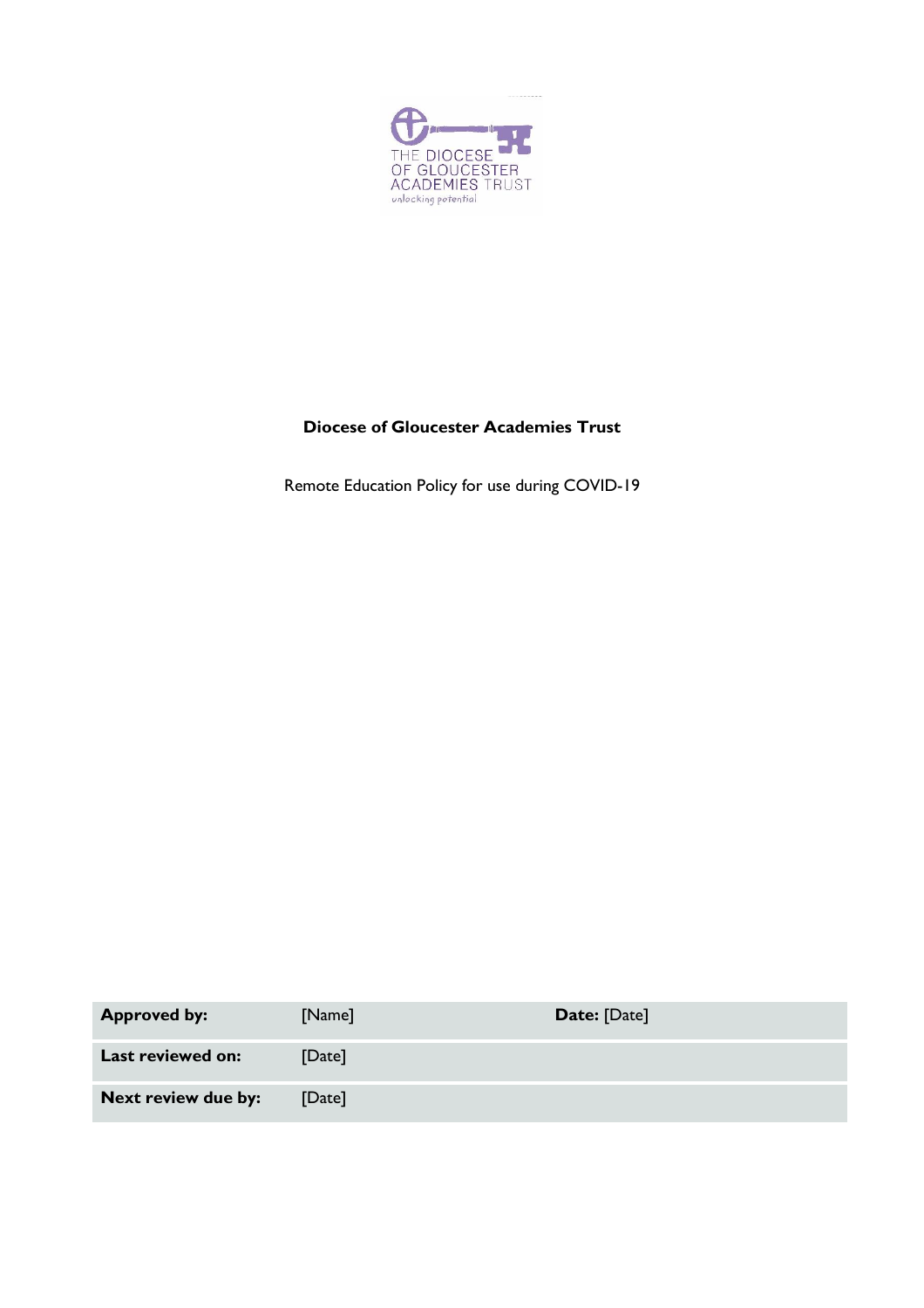## **1. Aims**

1.1. At Bibury Primary school, we understand the need to continually deliver high quality education, including during periods of remote working – whether for an individual pupil or many. We recognise the importance of maintaining high expectations in all areas of school life and ensuring that all pupils have access to the learning resources and support they need to succeed.

Through the implementation of this policy, we aim to address the key concerns associated with remote working, such as online safety, access to educational resources, data protection, and safeguarding.

This policy aims to:

- Minimise the disruption to pupils' education and the delivery of a high quality curriculum matching our curriculum expectations.
- Ensure provision is in place so that all pupils have access to high quality learning resources.
- Protect pupils from the risks associated with using devices connected to the internet.
- Ensure staff, parent, and pupil data remains secure and is not lost or misused.
- Ensure robust safeguarding measures continue to be in effect during the period of remote learning.
- Ensure all pupils have the provision they need to complete their work to the best of their ability, and to remain happy, healthy, and supported during periods of remote learning.

### 1.2 Legal framework

This policy has due regard to all relevant legislation and statutory guidance including, but not limited to, the following:

- Equality Act 2010
- Education Act 2004
- The General Data Protection Regulation (GDPR)
- The Reporting of Injuries, Diseases and Dangerous Occurrences Regulations 2013
- Data Protection Act 2018

This policy has due regard to national guidance including, but not limited to, the following:

- DfE (2019) 'Keeping children safe in education'
- DfE (2019) 'School attendance'
- DfE (2017) 'Special educational needs and disability code of practice: 0 to 25 years'
- DfE (2018) 'Health and safety: responsibilities and duties for schools'
- DfE (2018) 'Health and safety for school children'
- DfE (2016) 'Children missing education'
- DfE (2020) 'Safeguarding and remote education during coronavirus (COVID-19)'
- DfE (2020) 'Adapting teaching practice for remote education'
- DfE (2020) 'Guidance for full opening: schools'

## **2. Roles and responsibilities**

### **2.1 Trust board and Local Governing Boards** are responsible for:

- Ensuring that the school has robust risk management procedures in place.
- Ensuring that the school has a business continuity plan in place, where required.
- Evaluating the effectiveness of the school's remote learning arrangements.
- Monitoring the school's approach to providing remote learning to ensure education remains as high quality as possible and is in line with the school's curriculum vision and plans.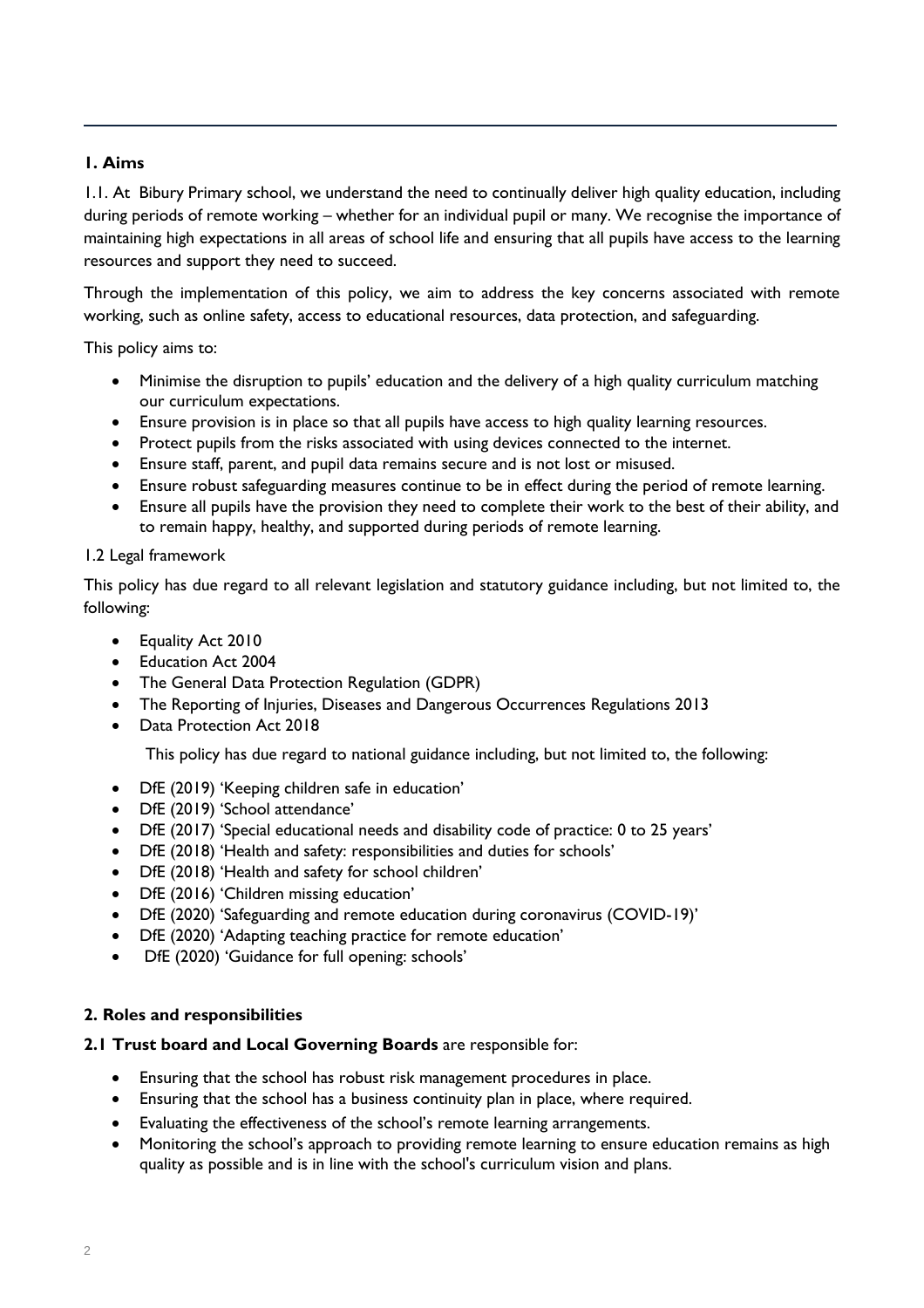Ensuring that staff are certain that systems are appropriately secure, for both data protection and safeguarding reasons.

### **2.2 The Headteacher** is responsible for:

- Ensuring that staff, parents and pupils always adhere to the relevant policies.
- Ensuring that there are arrangements in place for identifying, evaluating, and managing risks associated with remote learning including health and safety risks as well as ensuring GDPR compliance in consultation with the Trust DPO.
- Putting procedures and safe systems for learning into practice, which are designed to eliminate or reduce the risks associated with remote learning.
- Ensuring that vulnerable pupils are provided with necessary information and instruction, as required.
- Overseeing that the school has the resources necessary to action the procedures in this policy.
- Ensuring that there are arrangements in place for monitoring incidents associated with remote learning.
- Arranging any additional training staff may require to support pupils during the period of remote learning.
- Conducting regular reviews of the remote learning arrangements to ensure pupils' education does not suffer.
- Managing the effectiveness of health and safety measures through a robust system of reporting, investigating, and recording incidents.
- Reviewing the effectiveness of this policy on a regular basis (at least annually) and communicating any changes to staff, parents, and pupils.

### **2.3 The School Business Manager** is responsible for:

- Arranging the procurement of any equipment or technology required for staff to teach remotely and for pupils to learn from home.
- Ensuring value for money when arranging the procurement of equipment or technology.
- Ensuring that the school has adequate insurance to cover all remote working arrangements.
- Overseeing that all school-owned electronic devices used for remote learning have adequate antivirus software and malware protection.

## **2.4 All Staff members** are responsible for:

- Adhering to this policy at all times during periods of remote learning.
- Reporting any health and safety incidents to the headteacher asking for guidance as appropriate.
- Reporting any safeguarding incidents to the DSL and asking for guidance as appropriate.
- Taking part in any training conducted to meet the requirements of this policy, including training on how to use the necessary electronic equipment and software.
- Reporting any dangers or potential dangers they identify, as well as any concerns they may have about remote learning, to the headteacher
- Reporting any defects on school-owned equipment used for remote learning to the School Business Manager.
- Adhering to the Trust Staff Code of Conduct at all times.

### **2.5 Teachers** are responsible for:

Insert details of responsibilities. This must include:

- $\bullet$  Setting work –
- Set work that is meaningful and ambitious each day in a range of subjects. The core of this must be inline with what pupils would receive in school each day. Ideally this would include daily contact with teachers.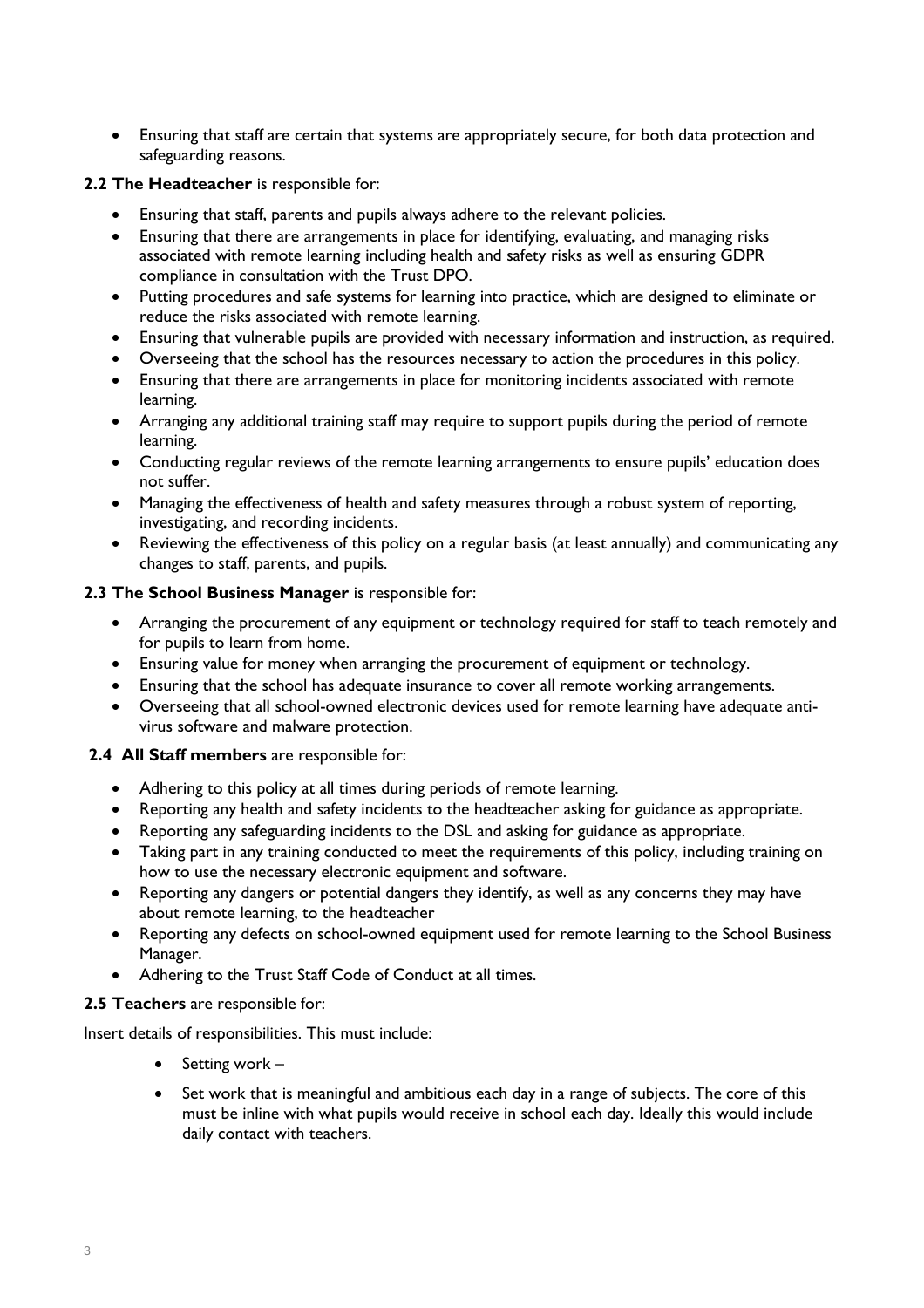- Teach a well-planned and sequenced curriculum, so that knowledge and skills continue to be built incrementally with a good understanding about what is intended to be taught and practised in each subject.
- Provide frequent clear explanations of new content deliver by the teacher in school, or through high quality curriculum resources and videos.
- The amount of work they need to provide and the type of work.
- When this work needs to be set (e.g. 3pm the day before)
- Where work should be uploaded staff should be familiar with how to use this system
- How this work fits into the overall sequenced plan of work for the pupils concerned, so that learning continues regardless of whether in school or out in line with expectations from the DFE. This can be online and offline.
- The school will accept a range of different teaching methods during remote learning to help explain concepts and address misconceptions easily. For the purpose of providing remote learning, the school may make use of workbooks, email, online learning portals, oak academy, reading tasks, and pre-recorded video or audio lessons.
- Providing feedback on work cover details like:
- The school expects pupils and staff to maintain a good work ethic during the period of remote learning. The school uses as part of its formative assessment and feedback methods a variety of tools such as quizzes and other digital tools. This will continue in the event of the remote education policy being put into place. T
- How they will get access to completed work from pupils.
- Gauge how well pupils are progressing through the curriculum through formative assessment methods and adjust accordingly the pace or complexity of task for the pupils to ensure understanding.
- When they need to finish sharing feedback on work
- Pupils are accountable for the completion of their own schoolwork teaching staff will contact parents via telephone and email if their child is not completing their schoolwork or their standard of work has noticeably decreased.
- Teachers will monitor the academic progress of pupils with and without access to the online learning resources and discuss additional support or provision with the headteacher as soon as possible.
- Teachers will monitor the academic progress of pupils with SEND and discuss additional support or provision with the SENCO as soon as possible.
- Keeping in touch with pupils and parents:
- Teachers will make contact with pupils not in school daily to whole class using Padlet, Atom and emails or phone calls.
- Teachers will respond to emails sent to class email address within 24 hours on Mon-Fri.
- Teachers will ensure that any complaints or concerns shared by parents and pupils are directly referred to the DSL/Headteacher in line with the Safeguarding/Complaint process
- Teachers will address any behavioural issues, such as failing to complete work, during this time by liaising with parents before reporting to the Headteacher.
- Attending virtual meetings with staff and external agencies, parents, and pupils: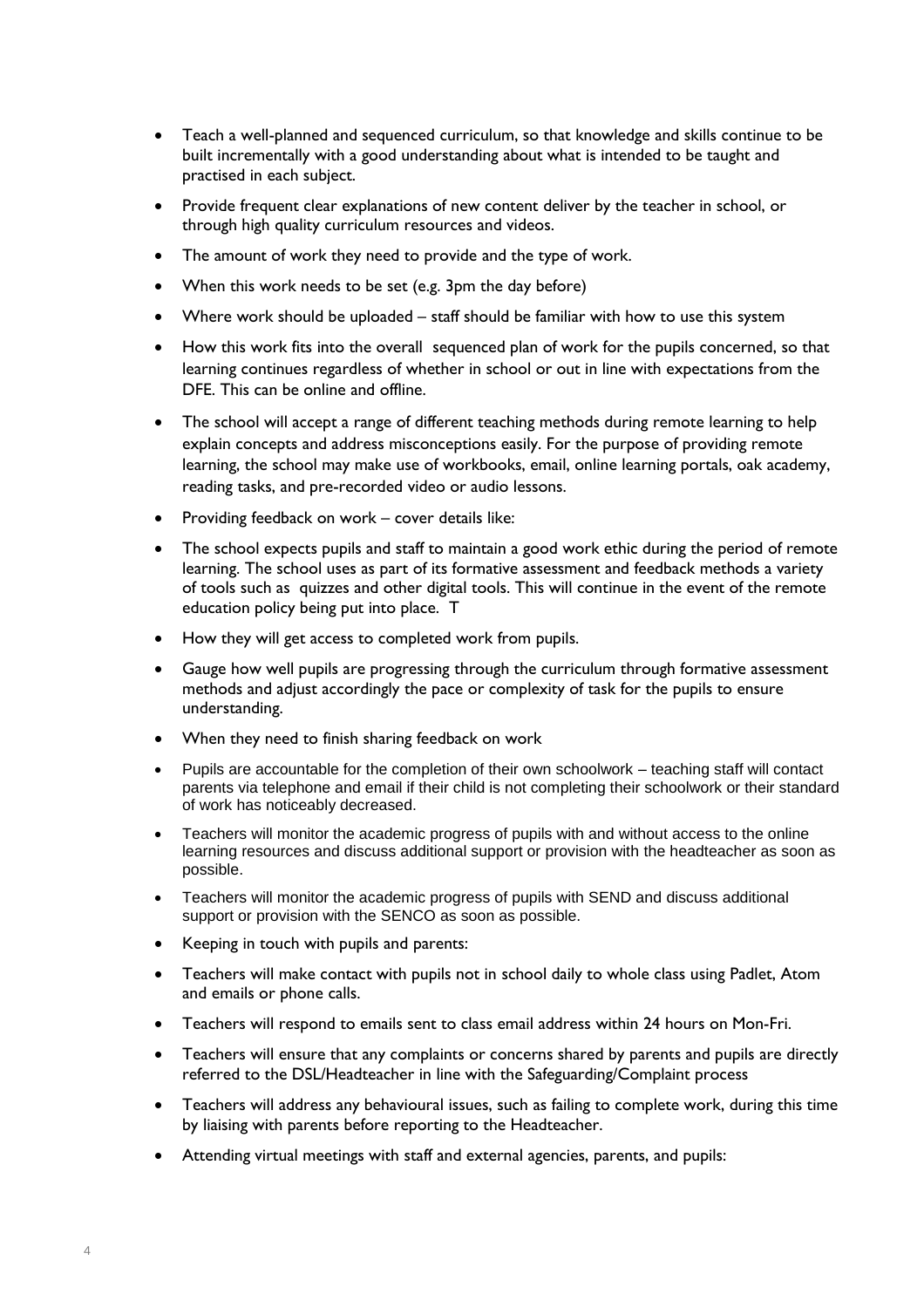Dress code:

- Staff and external agencies smart professional
- Pupils uniform is not required but all pupils should be fully clothed (no nightwear and please check and avoid inappropriate logos etc)
- Parents Please dress appropriately as if you were attending school in person

Locations (avoid areas with background noise, nothing inappropriate in the background)

### **2.6 Teaching assistants**

Teaching assistants are responsible for:

- Adapting and amending work to enable SEND pupils to access learning remotely or preparing and printing work in school for home learning packs to be collected.
- Giving feedback to identified pupils about learning completed tasks. Reminder that no staff at home should be using their own phones, emails social media etc in line with guidance and advice for teachers
- Attending virtual meetings with staff and external agencies, parents, and pupils:

Dress code:

- Staff and external agencies smart professional
- Pupils uniform is not required but all pupils should be fully clothed (no nightwear and please check and avoid inappropriate logos etc)
- Parents Please dress appropriately as if you were attending school in person

Locations (avoid areas with background noise, nothing inappropriate in the background)

### **2.7 Subject leaders, including the SENCO**

Alongside their teaching responsibilities, as outlined above, subject leads are responsible for:

- Ensuring that work set matches the curriculum plans in place, including any adaptation's for catch up.
- Working with teachers teaching their subject to make sure work set is appropriate and consistent with schools plans and expectations.
- Working with other subject leads and senior leaders to make sure work set across subjects is appropriate and consistent, and deadlines are being set an appropriate distance away from each other
- Monitoring the work set by teachers in their subject explain how they will do this, such as through regular meetings with teachers or by reviewing work.
- Alerting teachers to resources they can use to teach their subject,
- Liaising with leaders to ensure that the technology used for remote learning is accessible to all pupils and that reasonable adjustments are made where required.

Ensuring that pupils with EHC plans continue to have their needs met while learning remotely, and liaising with the headteacher and other organisations to make any alternate arrangements for pupils with EHC plans.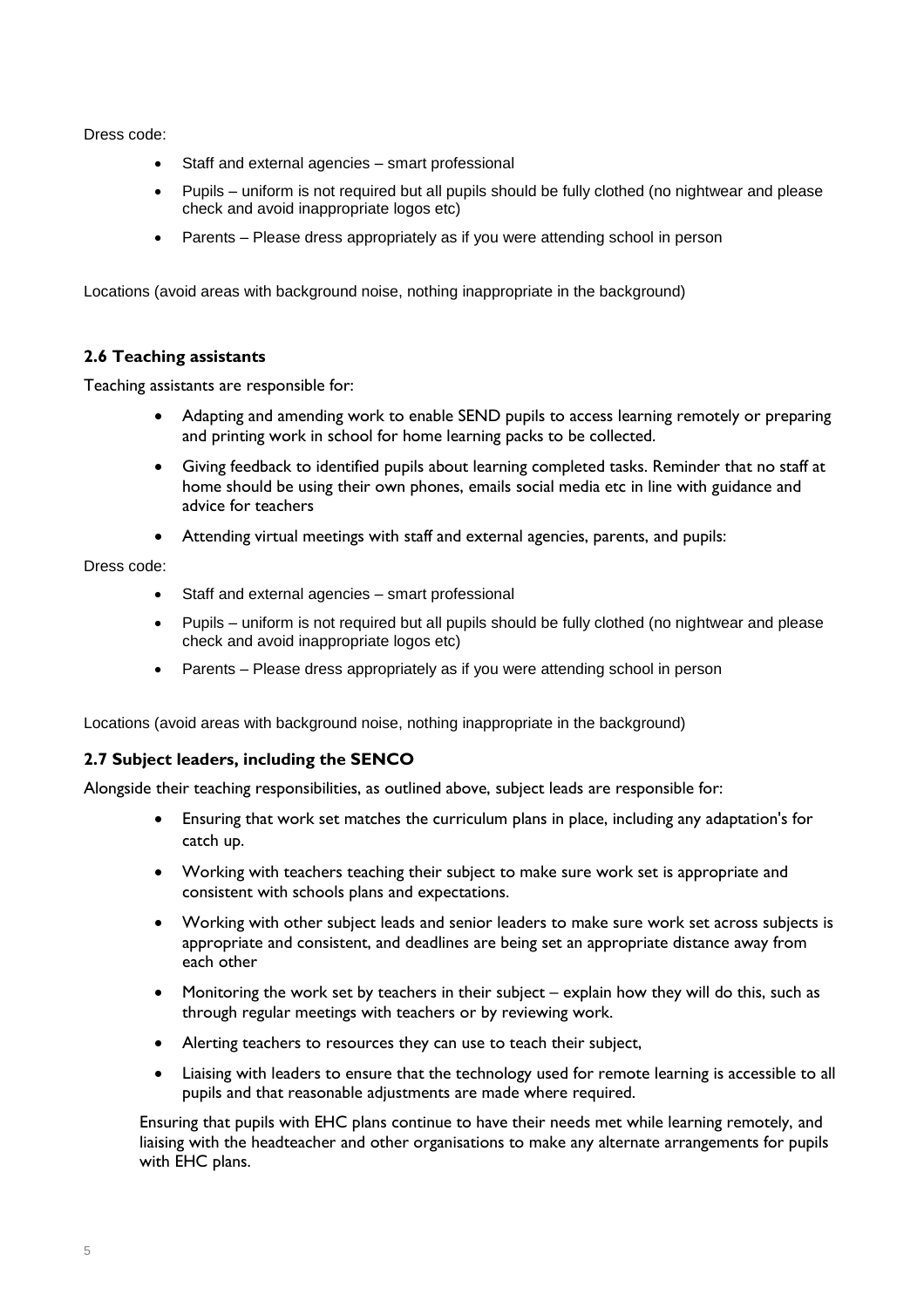Identifying the level of support or intervention that is required while pupils with SEND learn remotely.

Ensuring that the provision put in place for pupils with SEND is monitored for effectiveness throughout the duration of the remote learning period.

#### **2.8 Senior teacher**

Alongside any teaching responsibilities, senior leaders are responsible for:

- Coordinating the remote learning approach across the school if you have assigned one member of staff to lead on this, highlight them here
- Ensuring that all vulnerable pupils including PP and SEND pupils can access learning set and that arrangements are in place to oversee and monitor equality of opportunity.
- Monitoring the effectiveness of remote learning explain how they will do this, such as through regular meetings with teachers and subject leaders, reviewing work set or reaching out for feedback from pupils and parents
- Monitoring the security of remote learning systems, including data protection and safeguarding considerations

#### **2.9 Designated safeguarding lead**

The DSL is responsible for:

- Ensuring that all withing the school follow the Trust safeguarding policy including the latest amendment's and communicate any changes to this guidance. Especially if an online presence is delivered. Please see the link below for latest guidance and advice.
- <https://www.gov.uk/guidance/safeguarding-and-remote-education-during-coronavirus-covid-19>

### **2.10 Pupils and parents**

Staff can expect pupils to:

- Adhering to this policy at all times during periods of remote learning.
- Pupils will have verbal contact with a member of teaching staff at least once per week via Atom, Padlet or telephone call,
- Ensuring that their work is completed to the best of their ability.
- Seek help if they need it, from teachers or teaching assistants through Padlet or the class email address.
- Alert teachers if they are not able to complete work through the class email address.
- Reporting any technical issues to teachers and teaching assistants as soon as possible.
- Ensuring they use any equipment and technology for remote learning as intended.
- Adhering to the behaviour policy at all times.
- Complete 3 hours of learning a day.

Staff can expect parents to:

- Adhere to this policy at all times during periods of remote learning.
- Make the school aware if their child is sick or otherwise cannot complete work.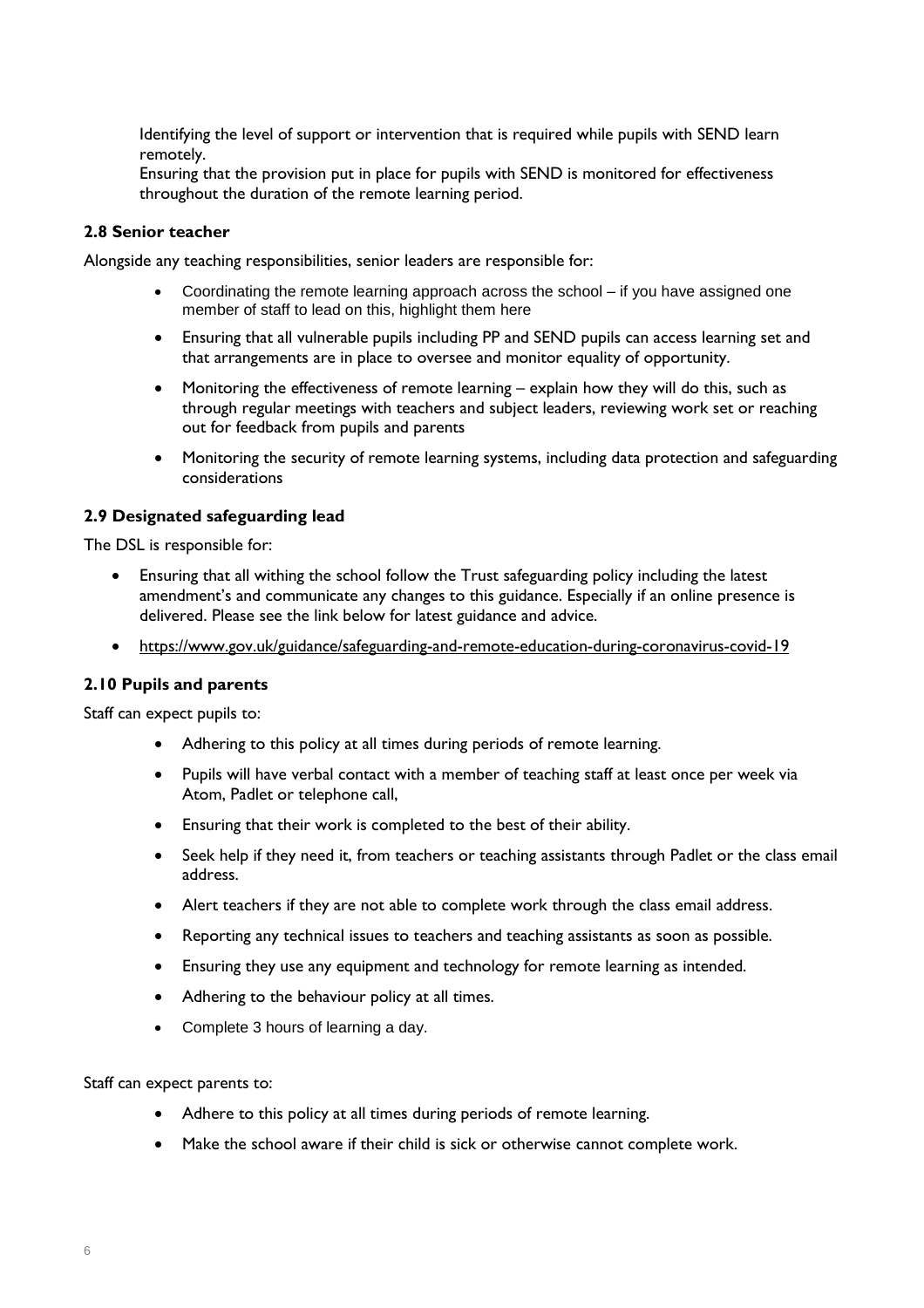- Seek help from the school if they need it via class email addresses
- Be respectful and calm when making any complaints or concerns known to staff .
- Ensuring their child is available to learn remotely at the agreed times and that the schoolwork set is completed on time and to the best of their child's ability.
- Reporting any technical issues to the school as soon as possible.
- Ensuring their child uses the equipment and technology used for remote learning as intended.

### **3. Who to contact**

If staff have any questions or concerns, they should contact the following individuals:

Here are some suggested issues and the most likely points of contact, but adapt and add to this as needed:

- Issues in setting work talk to the relevant subject lead or SENCO
- Issues with behaviour talk to the Senior Teacher or Head Teacher
- Issues with their own workload or wellbeing talk to Head Teacher
- Concerns about data protection talk to the Head Teacher
- Concerns about safeguarding talk to the DSL (Head Teacher)

### **4. Data protection**

### **4.1 Accessing personal data**

When accessing personal data, all staff members will:

- Ensure paper files remain at school in locked cupboard
- Use a school device

## **4.2 Sharing personal data**

Staff members may need to collect and/or share personal data such as email addresses as part of the remote learning system. Such collection of personal data applies to our functions as a school and does not require explicit permissions.

While this may be necessary, staff are reminded to collect and/or share as little personal data as possible online.

### **4.3 Keeping devices secure**

All staff members will take appropriate steps to ensure their devices remain secure. This includes, but is not limited to:

- Keeping the device password-protected strong passwords are at least 8 characters, with a combination of upper and lower-case letters, numbers, and special characters (e.g. asterisk or currency symbol)
- Ensuring the hard drive is encrypted this means if the device is lost or stolen, no one can access the files stored on the hard drive by attaching it to a new device
- Making sure the device locks if left inactive
- Not sharing the device among family or friends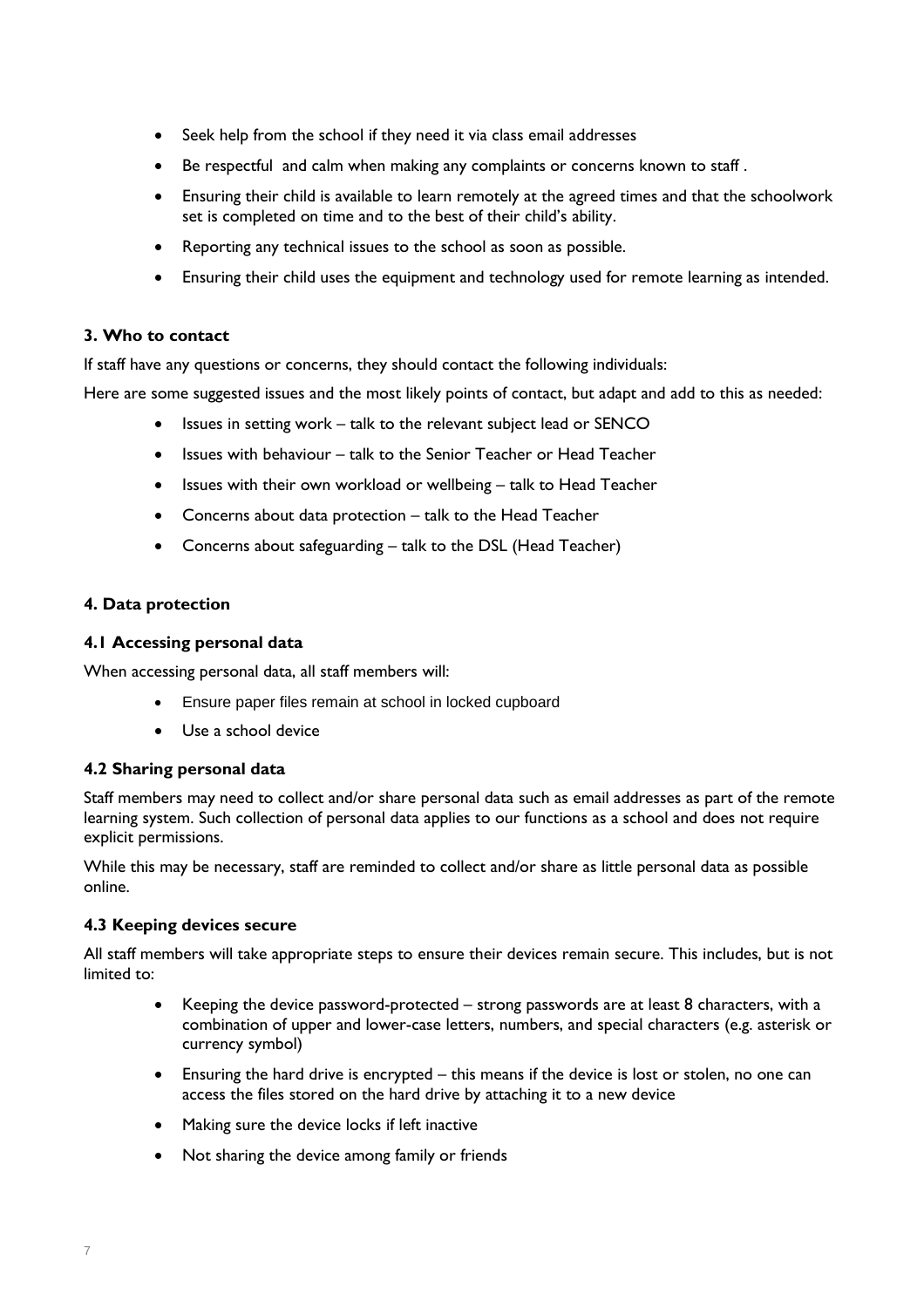- Installing antivirus and anti-spyware software
- Keeping operating systems up to date always install the latest updates

## **5. Safeguarding**

DSL's will communicate all updates to the school community. It remains the responsibility of every staff member during this time to take responsibility to stay updated with the latest advice and guidance for safeguarding.

## **5.1 Online safety**

This section of the policy will be enacted in conjunction with the school's online safety policy.

Where possible, all interactions will be textual and public.

All staff and pupils using video communication must:

- Communicate in groups one-to-one sessions are not permitted unless parents are also in the room.
- Wear suitable clothing this includes others in their household.
- Be situated in a suitable 'public' living area within the home with an appropriate background 'private' living areas within the home, such as bedrooms, are not permitted during video communication.
- Use appropriate language this includes others in their household.
- Maintain the standard of behaviour expected in school.
- Use the necessary equipment and computer programs as intended.
- Not record, store, or distribute video material without permission.
- Ensure they have a stable connection to avoid disruption to lessons.
- Always remain aware that they are visible.

All staff and pupils using audio communication must:

- Use appropriate language this includes others in their household.
- Maintain the standard of behaviour expected in school.
- Use the necessary equipment and computer programs as intended.
- Not record, store, or distribute audio material without permission.
- Ensure they have a stable connection to avoid disruption to lessons.
- Always remain aware that they can be heard.

The school will consider whether one-to-one sessions are appropriate in some circumstances, e.g. to provide support for pupils with SEND. This will be decided and approved by the headteacher in collaboration with the Senco.

Pupils not using devices or software as intended will be disciplined in line with the behaviour policy.

The school will risk assess the technology used for remote learning prior to use and ensure that there are no privacy issues or scope for inappropriate use.

The school will ensure that all school-owned equipment and technology used for remote learning has suitable anti-virus software installed, can establish secure connections, can recover lost work, and allows for audio and visual material to be recorded or downloaded, where required.

The school will communicate to parents via email about any precautionary measures that need to be put in place if their child is learning remotely using their own/family-owned equipment and technology, e.g. ensuring that their internet connection is secure. This will be at regular intervals throughout the year.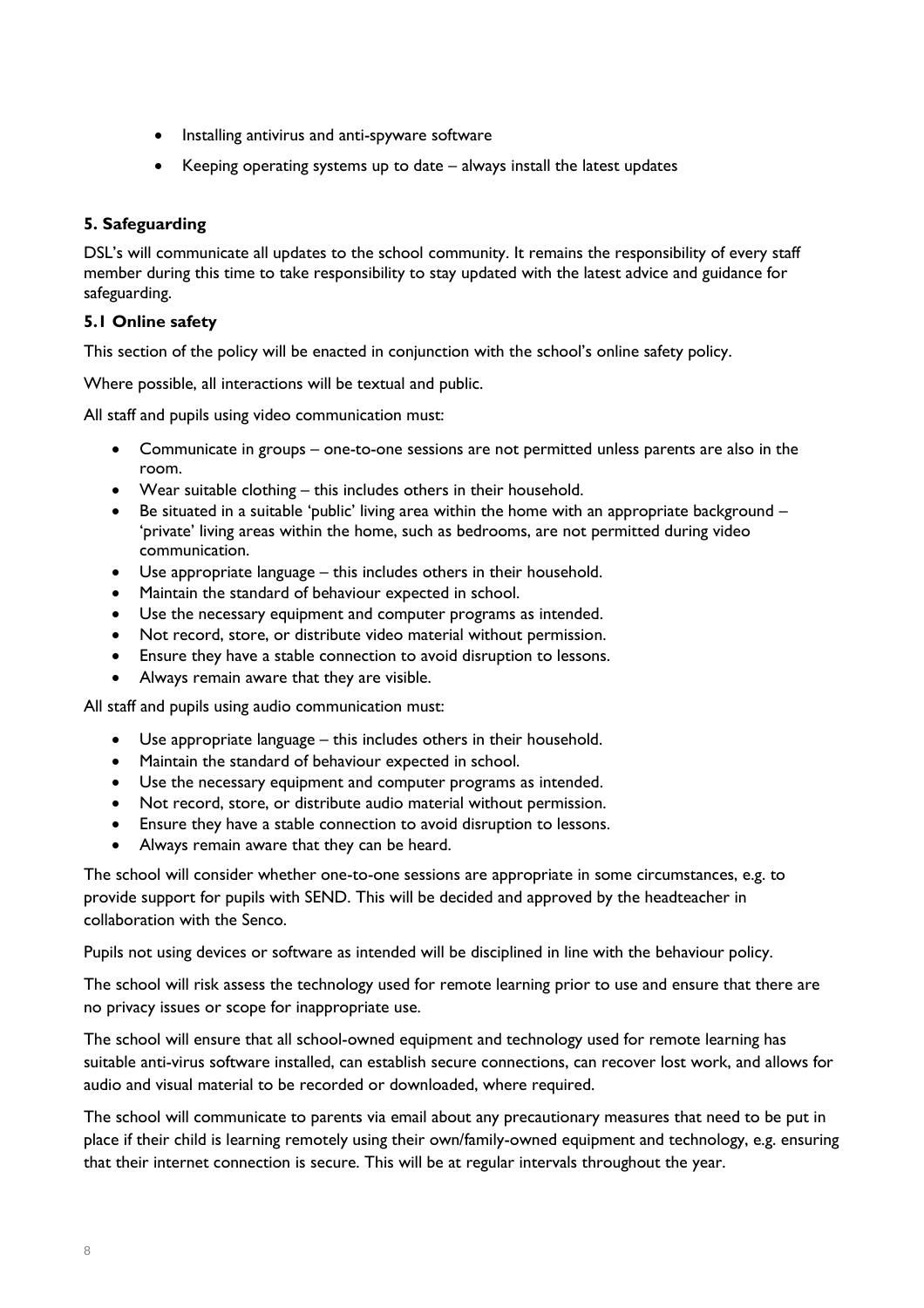During the period of remote learning, the school will maintain regular contact with parents to:

- Reinforce the importance of children staying safe online.
- Ensure parents are aware of what their children are being asked to do, e.g. sites they have been asked to use and staff they will interact with.
- Encourage them to set age-appropriate parental controls on devices and internet filters to block malicious websites.
- Direct parents to useful resources to help them keep their children safe online.

The school will not be responsible for providing access to the internet off the school premises and will not be responsible for providing online safety software, e.g. anti-virus software, on devices not owned by the school.

## **5.2 Safeguarding**

This section of the policy will be enacted in conjunction with the school's Safeguarding and Child Protection policy and appendix which has been updated to include safeguarding procedures in relation to remote working.

The Headteacher/DSL will identify 'vulnerable' pupils (pupils who are deemed to be vulnerable or are at risk of harm) via risk assessment prior to the period of remote learning.

The DSL will arrange for regular contact to be made with vulnerable pupils, prior to the period of remote learning in accordance with the policy.

Phone calls made to vulnerable pupils will be made using school phones where possible.

The DSL will arrange for regular contact with vulnerable pupils once per week at minimum, with additional contact, including home visits, arranged where required.

All contact with vulnerable pupils will be recorded using myconcern in line with safeguarding procedures.

The **DSL** will keep in contact with vulnerable pupils' social workers or other care professionals during the period of remote working, as required.

All home visits **must**:

- Have at least **one** suitably trained individual present.
- Be undertaken by no fewer than **two** members of staff.
- Be suitably recorded so that a full chronology is maintained.
- Actively involve the pupil.

The **DSL/DDSL** will meet (in person or remotely) with the relevant members of staff **once** per **week** to discuss new and current safeguarding arrangements for vulnerable pupils learning remotely.

All members of staff will report any safeguarding concerns to the **DSL** immediately.

Pupils and their parents will be encouraged to contact the **DSL** if they wish to report safeguarding concerns, e.g. regarding harmful or upsetting content or incidents of online bullying. The school will also signpost families to the practical support that is available for reporting these concerns.

### **6. Monitoring arrangements**

This policy will be reviewed regularly throughout this period. At every review, it will be approved by [the full governing board/committee name/name or job title of individual].

### **7. Links with other policies**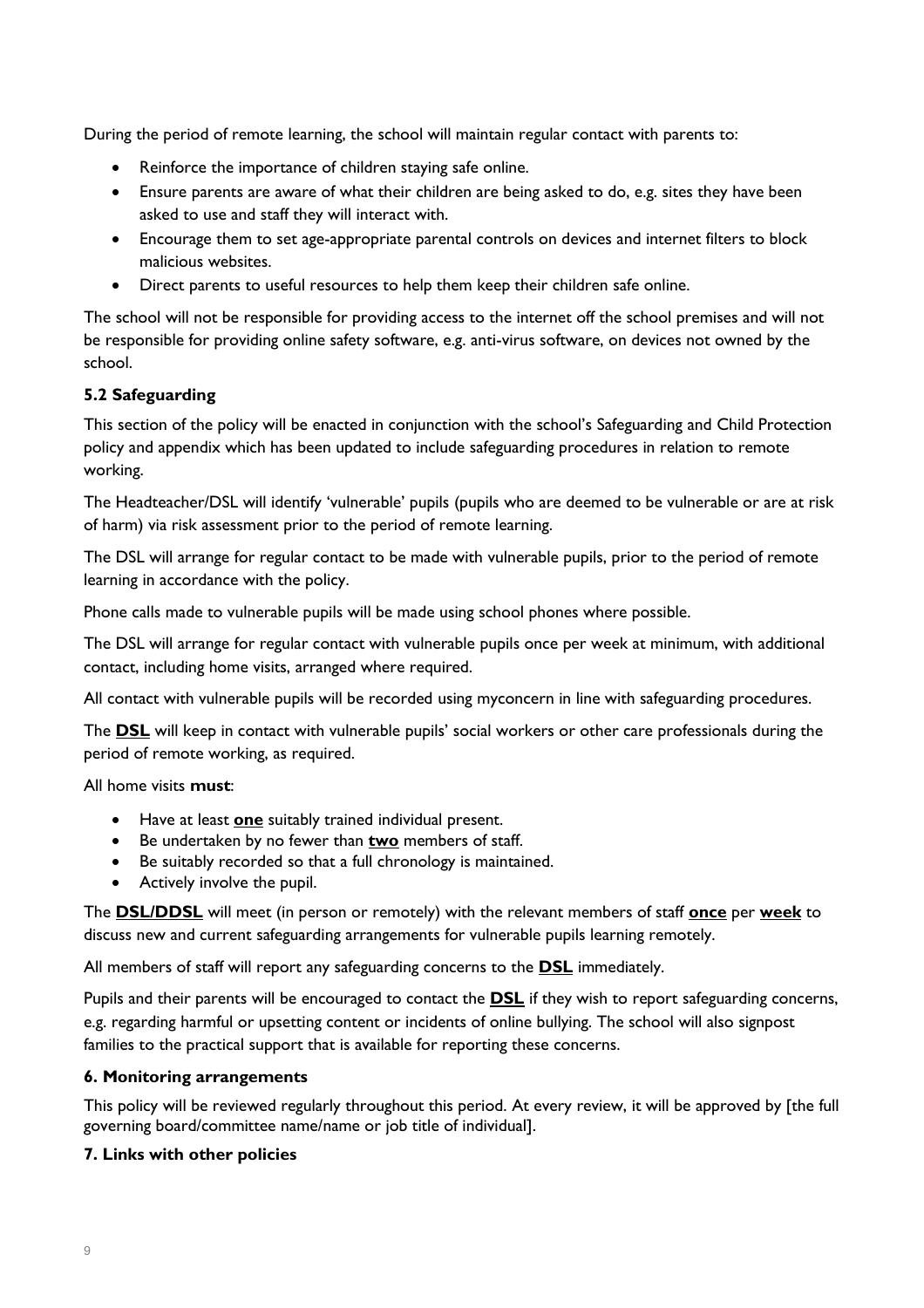This policy is linked to our:

- Safeguarding Policy and coronavirus addendum to this policy
- Behaviour Policy
- Data protection policy and privacy notices
- ICT and internet acceptable use policy
	- Online safety policy
	- DGAT code of conduct
	- DGAT working at home guidance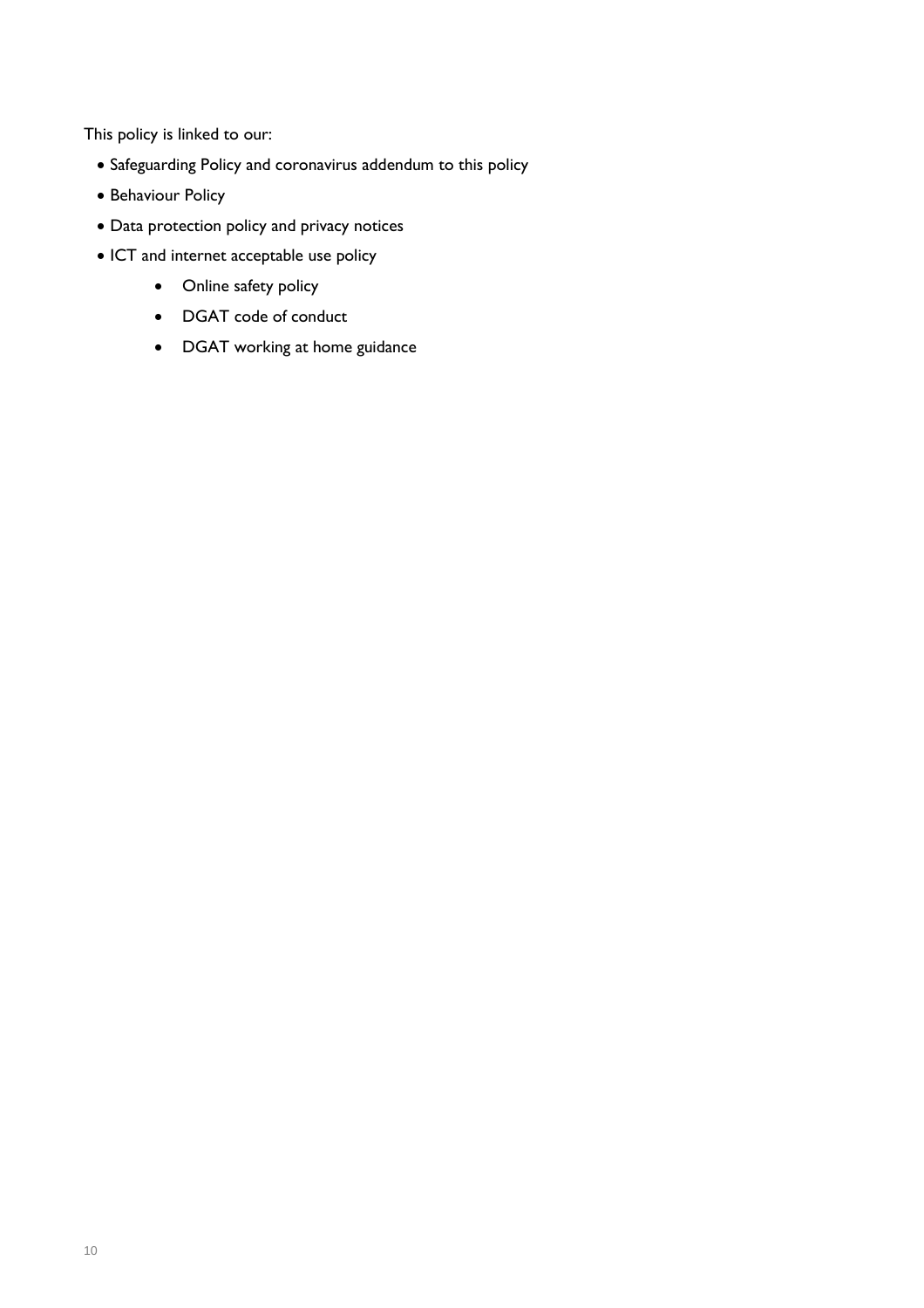### Appendix

What does remote teaching at Bibury Primary School look like? September 2020

Where a class or small number of pupils need to self-isolate, or in the event of a local lockdown requiring pupils to remain at home, Bibury Primary School will offer remote education.

From Day 1 Padlet will signpost learning activities to be completed.

Our planning for this scenario includes the use of both online and offline resources and teaching videos. These will be closely matched to the long and medium term plans set out for each class. Where pupils do not have access to online materials we will offer equipment or paper-based learning and we will liaise with families to establish how best to support them.

We also recognise that for younger pupils and some pupils with SEND, activities may need to be delivered in a range of ways to be more closely tailored to their needs.

We will communicate plans with parents along with clear communication of the expectation to engage with daily learning provided.

Daily contact- Classes will register together and share collective worship through ATOM daily. Teachers will also share the daily overview of lessons.

We will continue to support EYFS much in the same way as we did during lockdown as this was very successful. We will signpost parents and carers to activities via the padlet page and through the daily contact with Atom. Most learning within reception is based around practical activities and exposing children to new vocabulary. The activities added to padlet will have this focus and include suggested vocabulary Maths will be based on the White Rose activities we follow in school, English will follow the Write Stuff approach and parents will be guided through a powerpoint with teaching notes. Other activtities will be signposted on padlet. Handwriting will be provided on printed sheets to pick up and phonics will be delivered through online Letters and Sounds videos. Reading books will be picked up weekly.

Phonics will be delivered through daily Letters and Sounds videos which will be posted onto the padlet page daily. All children who need phonics will be expected to watch and learn through this.

#### KS1 and KS2

In the event of school closure, a timetable for the week will be published on Padlet or emailed out each Monday. This will include a daily English and Maths lesson, weekly Science, RE and Computing lessons, and all other foundation subjects planned to be taught that term. To support coverage these subjects will be timetabled across the week.

Reading books will be sent out in packs and quarantined for 72 hours before being sent out again. Children can continue to complete AR Quizzes at home and teachers should regularly view assessment feedback provided and make contact with parents if there are any concerns about progress.

English lessons will follow the weekly plan. Teacher input, assessment and feedback will be supported by ATOM and Purple Mash. Pupils will also be expected to publish work on Padlet and/or email work into school through parents' email account.

Maths lessons will follow the weekly plan. Teacher input, assessment and feedback will be supported by WRM videos, ATOM and Purple Mash. Pupils will also be expected to publish work on Padlet and/or email work into school through parents' email account.

Science, RE, Computing and foundation subjects (with the exception of PE) will follow the sequence of learning on the medium term plan. Teacher input, assessment and feedback will be supported by ATOM and Purple Mash. Pupils will also be expected to publish work on Padlet and/or email work into school through parents' email account.